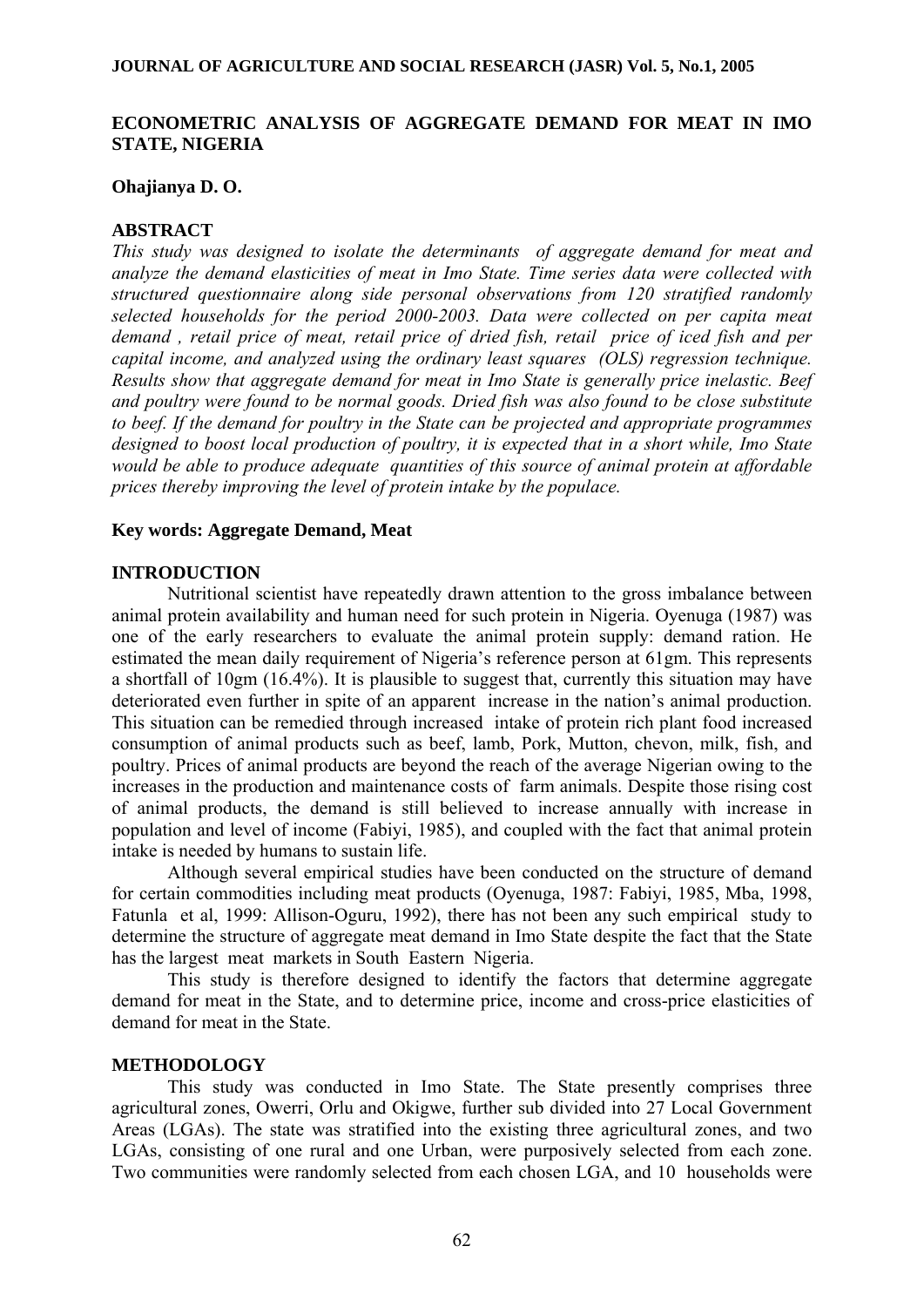randomly selected from each chosen community giving a sample size of 120 households. The resident extension agents, community leaders and key informants assisted in the preparation of the sampling frame and identification of the selected households.

Primary data were supplemented with information (secondary data) obtained from Federal Office of Statistics, livestock department of the Federal and State Ministries of Agriculture and Natural Resources, text books, Journals, Seminar and Conference papers.

Time series data on annual observation on meat demand, retail price of meat, retail price of dried fish, retail price of iced Fish and per capita income in Imo State for the period 2000- 2003. The data were collected through the use of structured questionnaire and personal observations. Data were analyzed using ordinary least Square (OLS) regression technique. It is postulated in this study that aggregate demand for meat in Imo State is determined by factors such as own price, price of dried fish, price of iced fish and per capita income, ceteris paribus.

The above functional relationship can be stated respectively for beef, poultry; and beef and poultry pooled as follows:

Where

 $Q<sub>b</sub>$  = per capita demand for beef

 $Q_p$  = per capita demand for poultry

 $Q_{b + p}$  = per capita demand for meat generally (beef and poultry pooled)

 $X_1$  = Retail price of meat

 $X_2$  = Retail price of dried fish

 $X_3$  = Retail price of Iced fish

 $X_4$  = Per capita income

The power functional form used by Allison- Oguru (1997) was specified in this study for the purpose of empirical estimation of the required demand coefficients as follows:

| $Q_b = ax_1b_1$              | $X_2D_2$ |          | $X_3b_3$ |  |  |
|------------------------------|----------|----------|----------|--|--|
| $Q_p = ax_1b_1$              | $X_2b_2$ |          | $X_3b_3$ |  |  |
| $Q_{b+p} = ax_1b_1$ $x_2b_2$ |          | $X_3D_3$ |          |  |  |

 In order to facilitate empirical estimation of the demand coefficients (bi's) in equation (4) through (6), the variables in these equations were transformed into logarithms as follows:

InQb =Ina +b1Inx1 + b2Inx2 + b3Inx3 + b4Inx4 + e……………………..(7)

InQp =Ina +b1Inx1 +b2lnx2 + b3Inx3 + b4lnx4 + e……………………(8)

 $InQ_{b+p} = Ina + b_1Inx_1 + b_2Inx_2 + b_3Inx_3 + b_4Inx_4 + e$ …………………...(9)

The coefficients in equation (7) through (9) were estimated using the ordinary least squares (OLS) method of multiple regression analysis. All the assumptions underlying this method of estimation are assumed to hold in this study. It is expected *a priori* that own price  $(x_1)$  would be negatively related with per capita demand for all types of meat. Conversely, price of iced fish  $(x_3)$  are expected to be positively related with per capita demand for meat, ceteris paribus.

 The approach adopted in this study is similar to that of Allison-Oguru (1997), in his study on Econometric Analysis of Aggregate Demand for fish in Rivers State.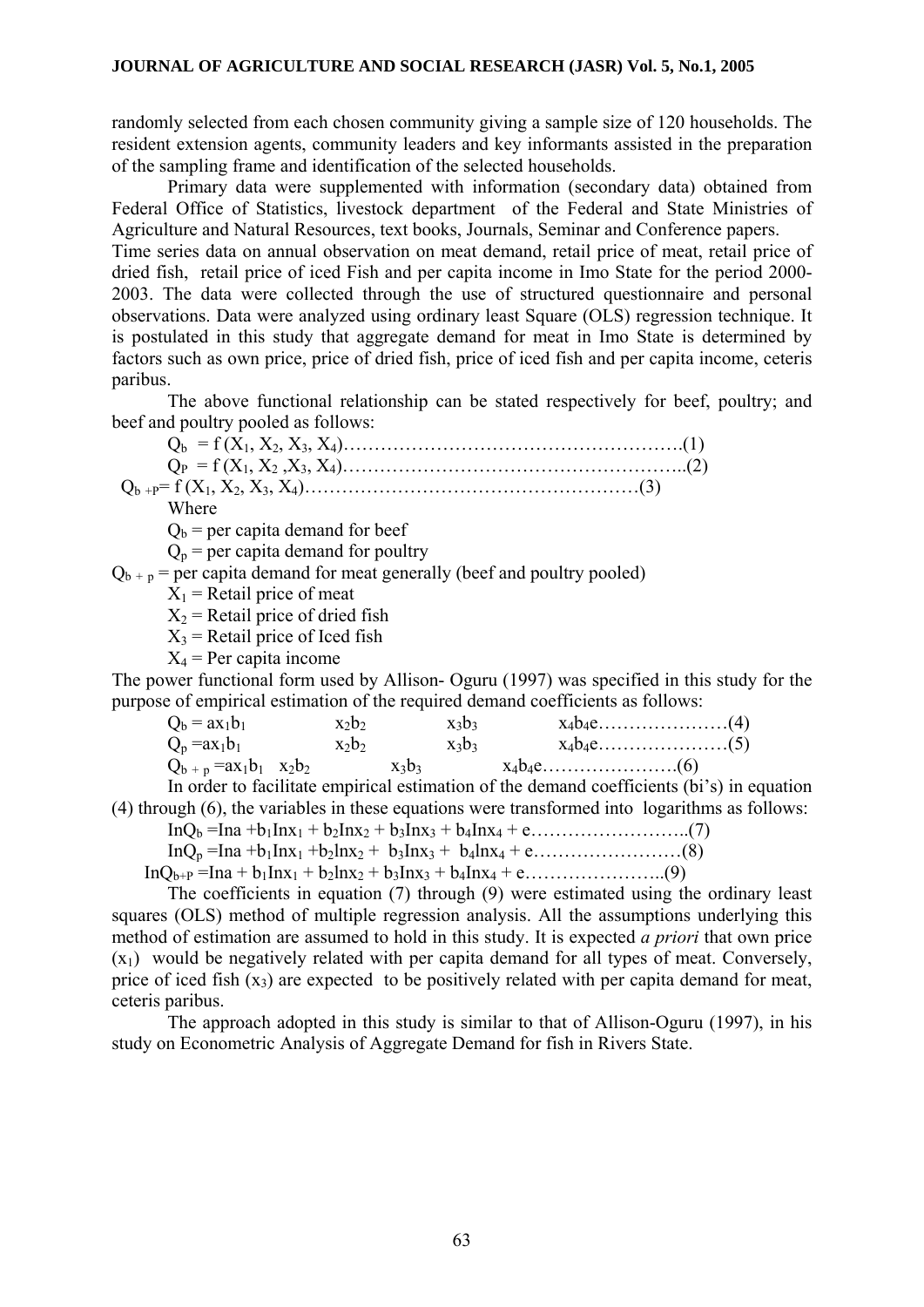### **RESULTS AND DISCUSSION**

Estimated Demand Functions

Table 1 presents the result of the estimated coefficients of the demand functions specified in equation (7) through (9). This result yields the following demand equations.  $InQ<sub>b</sub> = In1.196 + 0.095Inx<sub>1</sub> + 0.511Inx<sub>2</sub> + 0.631Inx<sub>3</sub> + 0.381Inx<sub>4</sub>$  (10)

 (3.182) (2.192) (3.066) (1.843) (1.371)  $\ln Q_b = \ln 1.387 + 0.523 \ln x_1 - 0.879 \ln x_2 - 0.791 \ln x_3 - 0.603 \ln x_4 \ldots (11)$  $(2.891)(3.513)(-4.891)$   $(-1.349)$   $(-1.882)$ 

ln Q<sub>b+p</sub> = ln 1.752 + 0.337 ln x<sub>1</sub> + 0.413 ln x<sub>2</sub> - 0.328 ln x<sub>3</sub> - 0.194 ln x<sub>4</sub>……(12)<br>(2.116) (1.106) (1.573) (-1.569) (-1.573)  $(2.116)$   $(1.106)$   $(1.573)$   $(-1.569)$   $(-1.573)$ 

All the demand coefficients in equation (I2) have their expected signs except own price  $(x_1)$ and price of Iced fish  $(x_3)$ 

| r agio i<br>regression coemercino on riggiegate Demana i oi meat in fino state |               |               |                          |  |  |
|--------------------------------------------------------------------------------|---------------|---------------|--------------------------|--|--|
|                                                                                | Types of Meat |               |                          |  |  |
| Explanatory Variables and                                                      | <b>Beet</b>   |               | Poultry Beef and Poultry |  |  |
| Important statistics<br>$(Q_b)$                                                |               | $(Q_b)$       | $(Q_{b+b})$              |  |  |
| Constant                                                                       | 1.196         | 1.387         | 1.752                    |  |  |
|                                                                                | (3.182)       | (2.891)       | (2.116)                  |  |  |
| Retail price of meat $(x_1)$                                                   | 0.095         | 0.523         | 0.337                    |  |  |
|                                                                                | (1.192)       | $(3.513)$ **  | (1.106)                  |  |  |
| Retail Price of Dried Fish $(x_2)$                                             | 0.511         | $-0.879$      | 0.413                    |  |  |
|                                                                                | $(3.066)$ **  | $(-4.891)$ ** | $(2.573)*$               |  |  |
| Retail price of Iced fish $(x_3)$                                              | 0.631         | $-0.791$      | 0.328                    |  |  |
|                                                                                | (1.843)       | $(-1.349)$    | (1.569)                  |  |  |
| Per Capita Income $(x_4)$                                                      | 0.381         | $-0.603$      | $-0.194$                 |  |  |
|                                                                                | (1.371)       | $(-1.882)$    | $(-1.528)$               |  |  |
| $R^2$                                                                          | 0.852         | 0.903         | 0.813                    |  |  |
| $\overline{F}$                                                                 |               |               |                          |  |  |
| N                                                                              | 120           | 120           | 120                      |  |  |

Table 1 Regression Coefficients On Aggregate Demand For Meat In Imo State

Figures in parenthesis are t-ratios

 $t$  – ratios significant at 0.05 level

\*\*  $t$  – ratios significant at 0.01 level.

Source: Summarized from computer output, 2004

The coefficient of own price has a positive sign implying that per capita demand for beef increases with increase in its price. The coefficient of price of iced fish  $(x_3)$  is negative implying that as the retail price of iced fish increases , per capita demand for poultry also decreases. The sign of the per capita income coefficient suggests that beef and poultry are normal goods. This is expected as growth in per capita income tends to increase consumption of non-starchy foods like meat (Idachaba, 1997).

 Of the demand coefficients in the equation only that of price of dried fish is statistically significant at the 1 percent level implying that price of dried fish is the most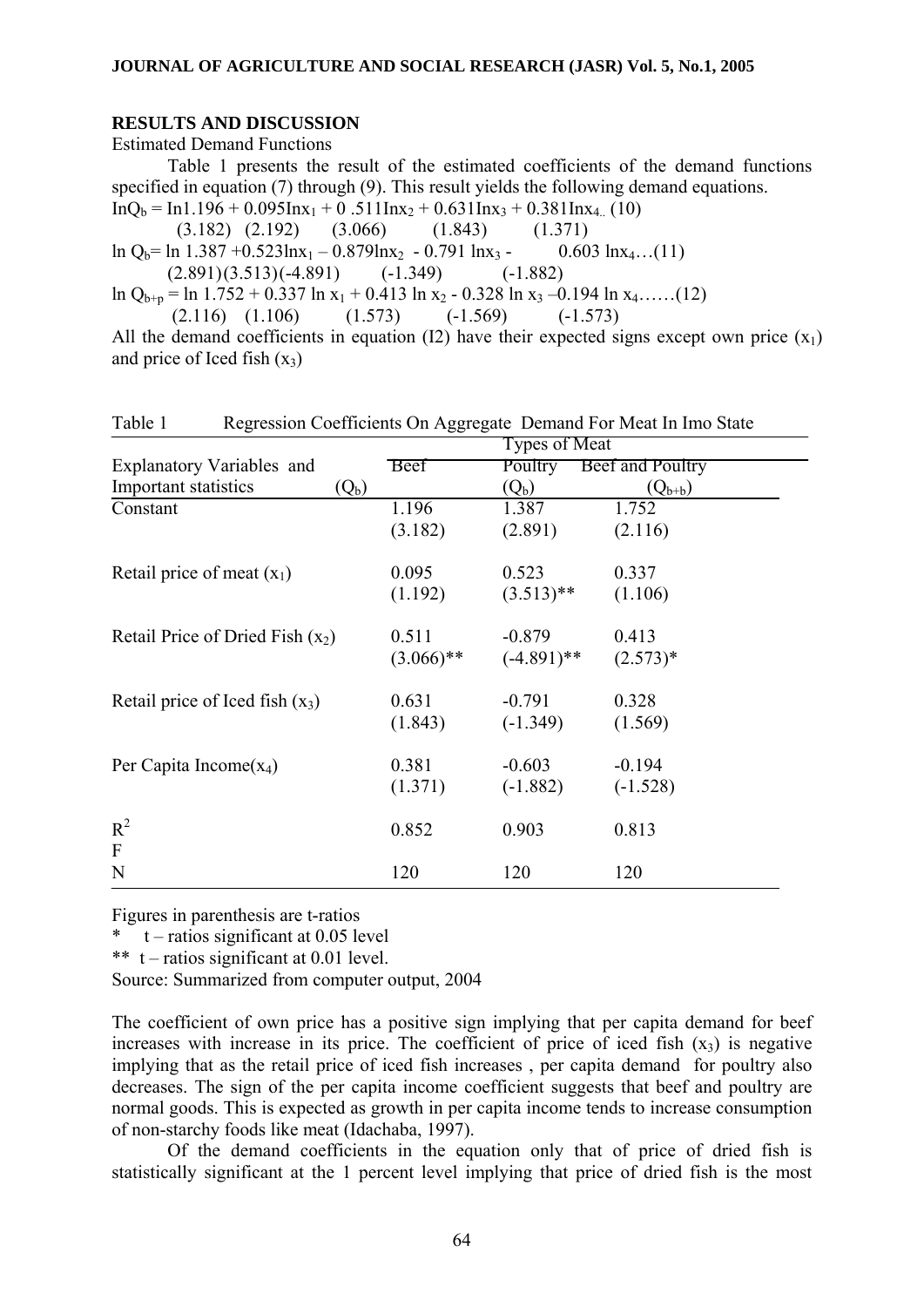important and reliable factor that accounts for variation in per capita demand for meat. The F value in the equation is statistically significant at the 1 percent level implying that the joint influence of all the explanatory variables on per capita demand for beef is very strong.

In equation (10), only the demand coefficient of the Iced fish  $(x_3)$  has its excepted positive sign. This implies that per capita demand for meat increases with increase in price of Iced fish. The income coefficient in this equation is negative suggesting that iced fish is an inferior good. This is expected given the stigma consumers in the state attach to the consumption of iced fish. All the other explanatory variables in the equation have coefficients that are statistically significant at 1%  $(x_1, x_3)$  or 5 percent  $(x_2)$  level. Also the Fvalue of this equation indicates that the joint influence of all the explanatory variables on per capita demand for meat is strong.

 In equation (11), all the demand coefficients have their excepted sign except that of own price and per capita income. The coefficient of per capita income suggests that per capita demand for beef and poultry pooled (or meat generally) is negatively related with per capita income. Of these demand coefficients only that of price of iced fish is statistically significant at 5 percent level. The F-value is also statistically significant at 1 percent level.

 These results suggest that aggregate demand of meat in Imo State is jointly determined by factors such as own price, price of related commodities like dried fish and iced fish, and per capita income.

 For purposes of predicting future demand for meat in the state; own price, price of dried fish and price of iced fish are the most important and reliable explanatory variables that determine per capita demand for beef or poultry.

 In the case of beef, it is only price of dried fish that is a relevant variable while per capita demand for beef and poultry pooled is determined by price of dried fish. All the estimated demand equations show positive relationship between own price and per capita demand of types of meat. This result conforms to a priori expectation, and is similar to the findings of previous studies conducted by Allison-Oguru (1992), Fatunla et al (1997) and Fabiyi (1985). The positive sign exhibited by the demand coefficient of own price could be attributed to shortfall in meat supply or excessive meat demand.

## **Demand Elasticities**

The estimated own price elasticity coefficients for beef, poultry, beef and poultry pooled are 0.095, 0.523 and 0.337 for price levels ranging between N500/kg and N700/kg (Table 2). These price elasticity coefficients indicate that a 1 percent increase in price of any of the types of meat studied induces a less than proportionate increase in per capita demand for that type of meat. This implies that demand for all types of meat in Imo State is price inelastic.

| Commodity                       | Price      | IncomeCross-Price Elasticity |               |           |  |  |
|---------------------------------|------------|------------------------------|---------------|-----------|--|--|
|                                 | Elasticity | Elasticity                   | Dried fish    | Iced Fish |  |  |
| Beef (In $Q_b$ )                | 0.095      | 0.381                        | 0.511         | 0.631     |  |  |
| Poultry(In $Q_p$ )              | 0.523      | 0.603                        | $-0.8790.791$ |           |  |  |
| Beef and Poultry(In $Q_{b+p}$ ) | 0.337      | 0.194                        | 0.413 0.328   |           |  |  |
|                                 |            |                              |               |           |  |  |

| Table 2: Estimated Demand Elasticities For Meat in Imo State |  |  |  |  |  |
|--------------------------------------------------------------|--|--|--|--|--|
|--------------------------------------------------------------|--|--|--|--|--|

Source: Summarized from Demand Equations.

Income elasticity of demand coefficients of beef, Poultry, beef and Poultry pooled are 0.381, 0.603 and 0.194 respectively for levels of per capita income ranging between N68,000